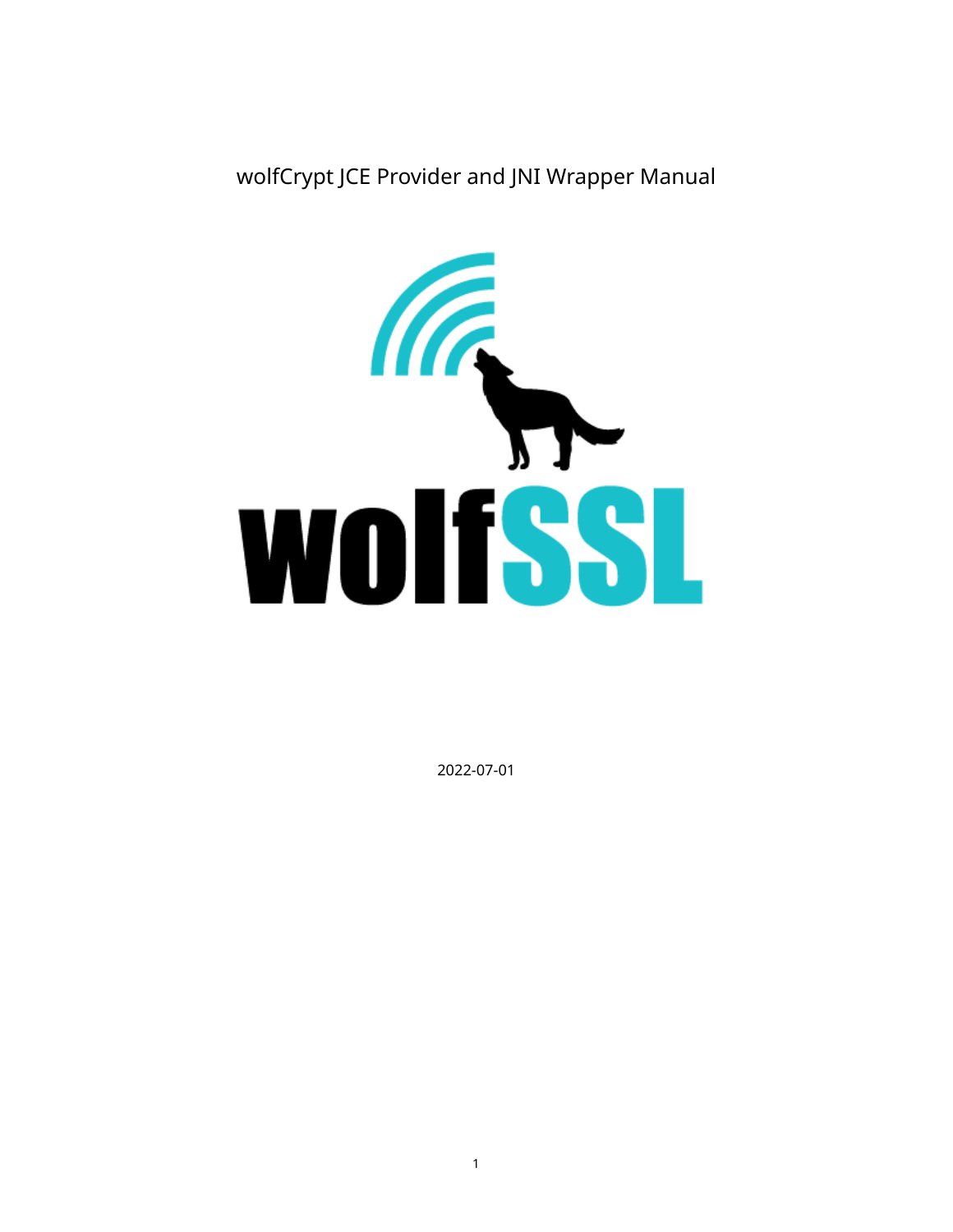# **Contents**

<span id="page-1-0"></span>

| Introduction                                                                                                                                                                                                                                     |          |
|--------------------------------------------------------------------------------------------------------------------------------------------------------------------------------------------------------------------------------------------------|----------|
| 2 Requirements                                                                                                                                                                                                                                   |          |
|                                                                                                                                                                                                                                                  |          |
|                                                                                                                                                                                                                                                  |          |
| 3 Compilation                                                                                                                                                                                                                                    | 6        |
| 4 Installation<br>4.1 Installation at Runtime (a) and a contract of the contract of the contract of the contract of the contract of the contract of the contract of the contract of the contract of the contract of the contract of the contract |          |
| 5 Package Design                                                                                                                                                                                                                                 | 8        |
| 6 Supported Algorithms and Classes                                                                                                                                                                                                               | q        |
| 7 JAR Code Signing                                                                                                                                                                                                                               | 10<br>10 |
| 8 Usage                                                                                                                                                                                                                                          | 11       |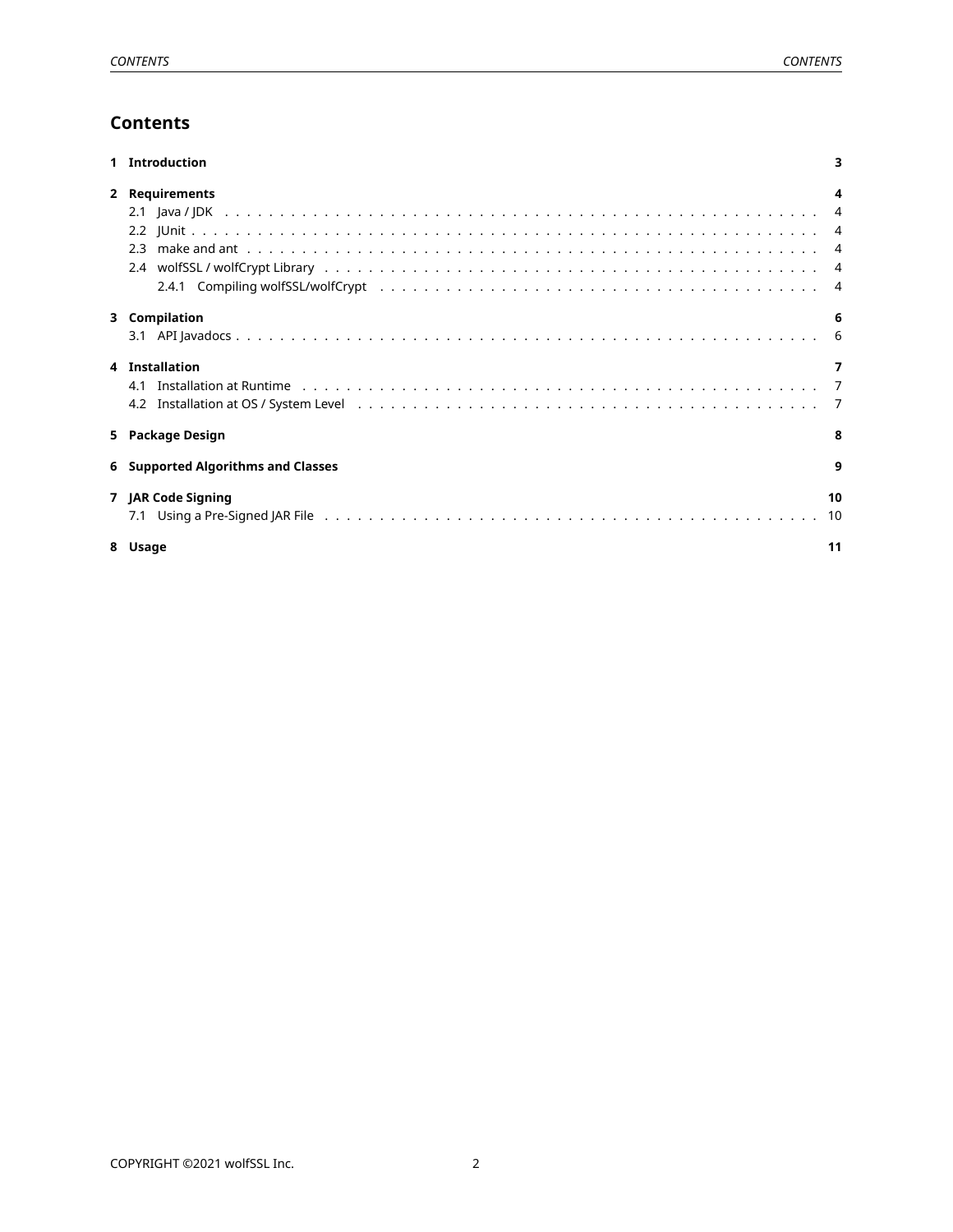# **1 Introduction**

The JCE (Java Cryptography Extension) framework supports the installation of custom Cryptographic Service Providers which can in turn implement a subset of the underlying cryptographic functionality used by the Java Security API.

This document describes the details and usage of the wolfCrypt JCE provider. The wolfCrypt JCE provider (wolfJCE) wraps the native wolfCrypt cryptography library for compatibility with the Java Security API. See the Github repository [here](https://github.com/wolfSSL/wolfcrypt-jni).

<span id="page-2-0"></span>The wolfcrypt-jni package contains both the wolfCrypt JNI wrapper in addition to the JCE provider. The JNI wrapper can be used independently if desired.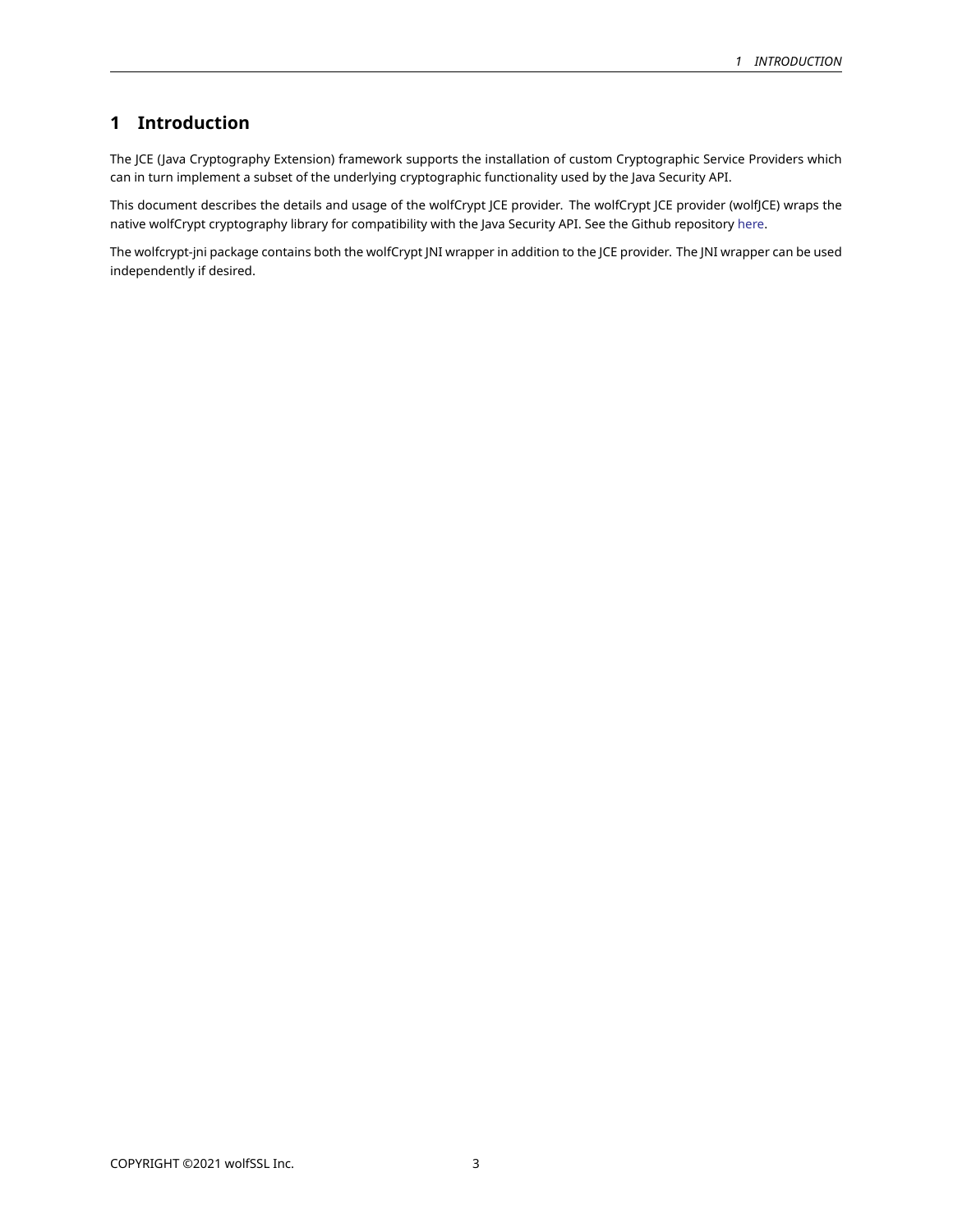## **2 Requirements**

### <span id="page-3-0"></span>**2.1 Java / JDK**

wolfJCE requires Java to be installed on the host system. There are several JDK variants available to users and developers including the Oracle JDK and OpenJDK. wolfJCE has currently been tested with OpenJDK, Oracle JDK, and Android. OpenJDK and Android do not require JCE providers to be code signed, whereas the Oracle JDK does. For details on code signing, please see [Chapter 7](#page-8-0)

For reference, the specific version of OpenJDK which wolfJCE has been tested with is:

```
$ java -version
Openjdk version "1.8.0"_91
OpenJDK Runtime Environment (build 1.8.0_91-8u91-b14-3ubuntu1~15.10.1~b14)
OpenJDK 64-Bit Server VM (build 25.91-b14, mixed mode)
```
<span id="page-3-1"></span>It has also been tested with Oracle JDK 1.8.0\_121, and Android 24.

### **2.2 JUnit**

In order to run the unit tests, JUnit is required to be installed on the development system. JUnit can be downloaded from the project website at www.junit.org.

To install JUnit on a Unix/Linux/OSX system: 1. Download " **junit-4.13.jar** " and " **hamcrest-all-1.3.jar** "from junit.org/junit4/. At the time of writing, the mentioned .jar files could be downloaded from the following links:

LINK: [junit-4.13.jar](https://search.maven.org/search?q=g:junit%20AND%20a:junit) LINK: [hamcrest-all-1.3.jar](https://search.maven.org/artifact/org.hamcrest/hamcrest-all/1.3/jar)

- 2. Place these JAR files on your system and set JUNIT\_HOME to point to that location. Ex:
	- \$ export JUNIT\_HOME=/path/to/jar/files

### <span id="page-3-2"></span>**2.3 make and ant**

Both "make" and "ant" are used to compile native C code and Java code, respectively.

<span id="page-3-3"></span>Please ensure that these are installed on your development machine.

## **2.4 wolfSSL / wolfCrypt Library**

As a wrapper around the native wolfCrypt library, wolfSSL must be installed on the host platform and placed on the include and library search paths. wolfJCE can be compiled against either the FIPS or non-FIPS version of the wolfSSL/wolfCrypt native library.

#### <span id="page-3-4"></span>**2.4.1 Compiling wolfSSL/wolfCrypt**

To compile and install wolfSSL in a Unix/Linux environment for use with wolfJCE, please follow build instructions in the wolfSSL Manual. The most common way to compile wolfSSL is with the Autoconf system.

You can install a wolfSSL (wolfssl-x.x.x), wolfSSL FIPS release (wolfssl-x.x.x-commercial-fips), or wolfSSL FIPS Ready release.In any of these cases, you will need the --enable-keygen ./configure option.

#### **wolfSSL Standard Build**:

- \$ cd wolfssl-x.x.x
- \$ ./configure --enable-keygen
- \$ make check
- \$ sudo make install

#### **wolfSSL FIPSv1 Build**: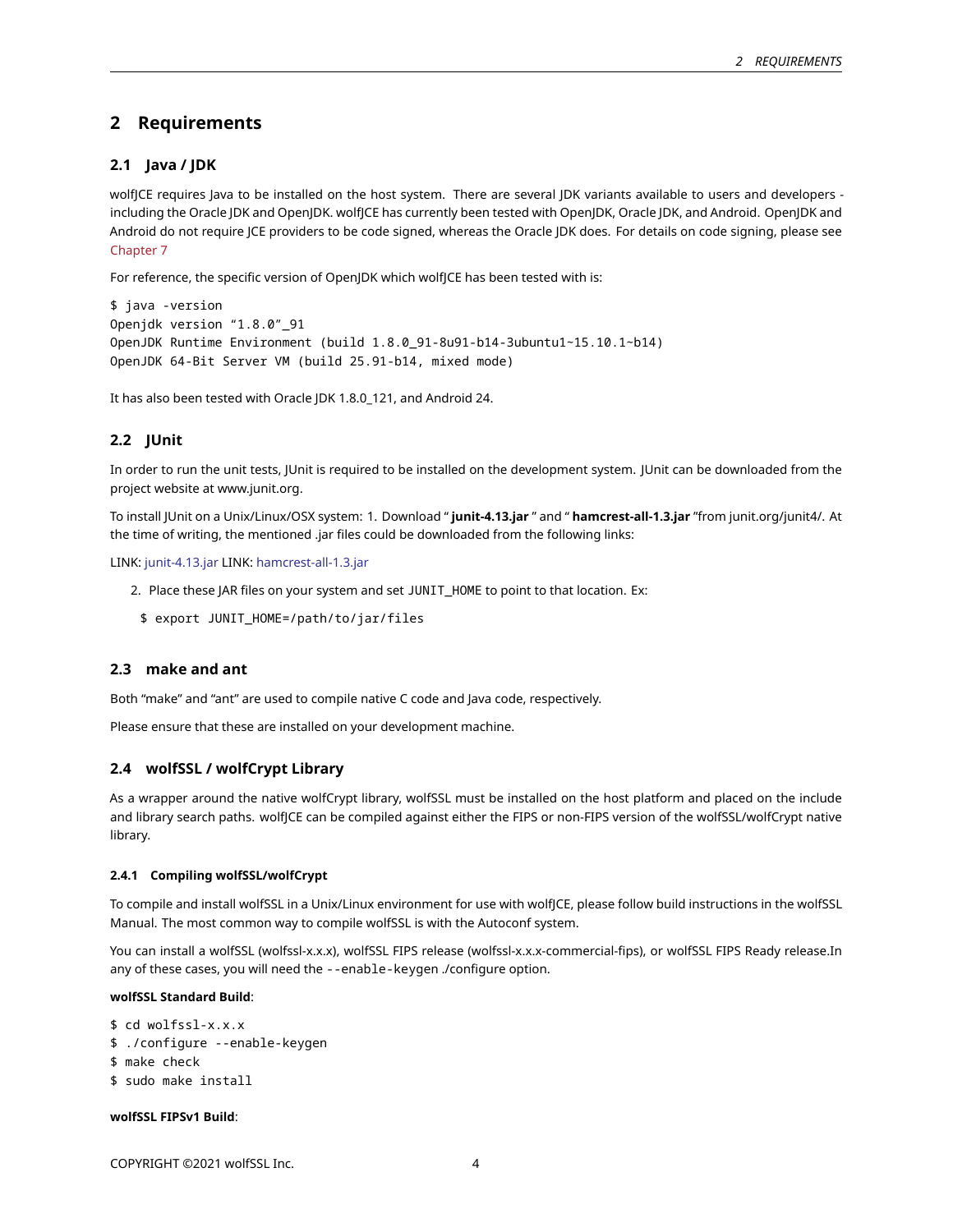\$ cd wolfssl-x.x.x-commercial-fips \$ ./configure --enable-fips --enable-keygen \$ make check \$ sudo make install

### **wolfSSL FIPSv2 Build**:

\$ cd wolfssl-x.x.x-commercial-fips \$ ./configure --enable-fips=v2 --enable-keygen \$ make check \$ sudo make install

### **wolfSSL FIPS Ready Build**:

\$ cd wolfssl-x.x.x-commercial-fips \$ ./configure --enable-fips=ready --enable-keygen \$ make check \$ sudo make install

This will install the wolfSSL library to your system default installation location. Onmany platforms this is:

<span id="page-4-0"></span>/usr/local/lib /usr/local/include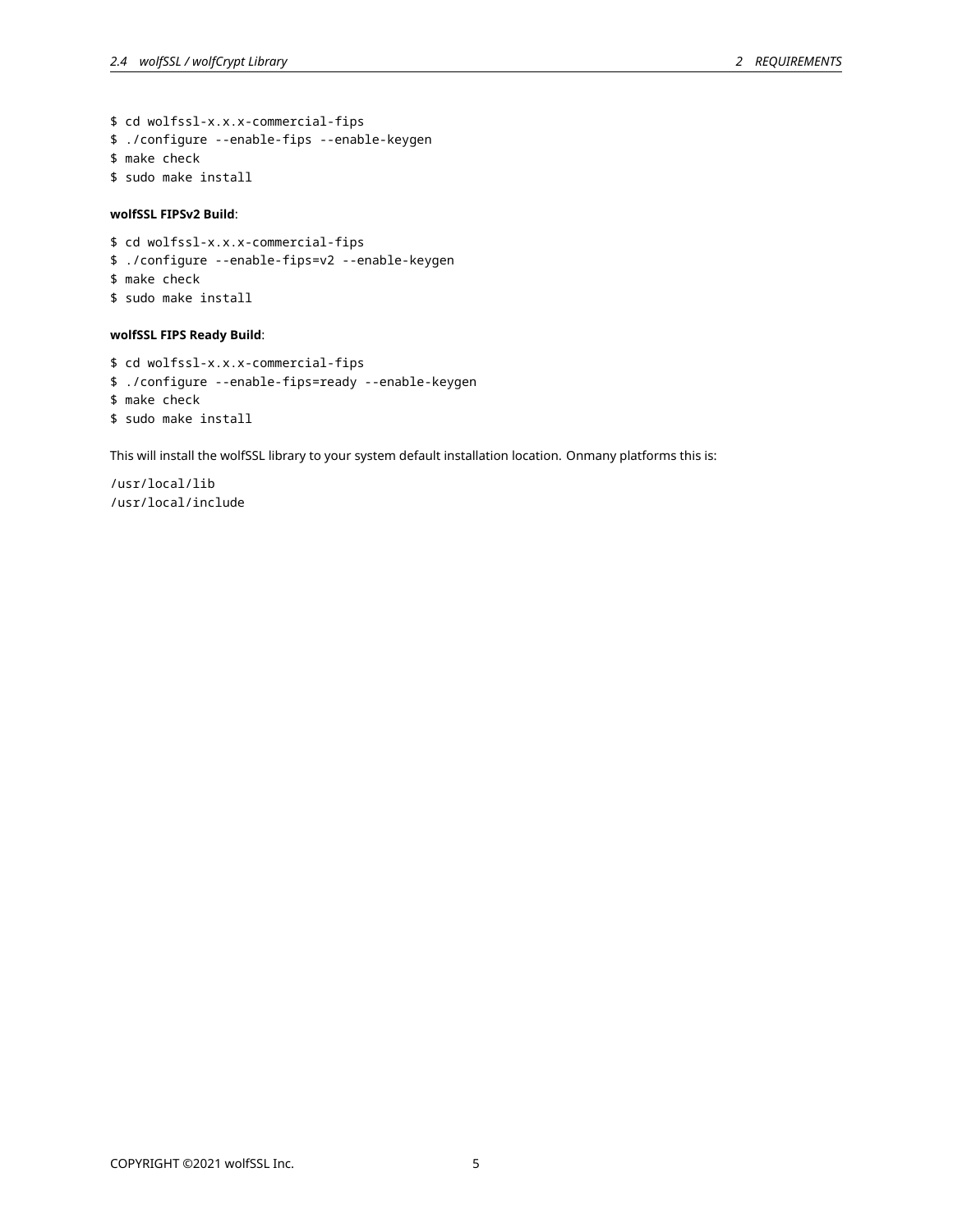## **3 Compilation**

Before following steps in this section, please ensure that the dependencies in [Chapter 2](#page-2-0) above are installed.

First, copy the correct "makefile" for your system, depending if you are on Linux or OS X. For example, if you were on Linux:

```
$ cd wolfcrypt-jni
$ cp makefile.linux makefile
If you are instead on Mac OSX:
$ cd wolfcrypt-jni
$ cp makefile.macosx makefile
```
Then proceed to compile the native (C source) code with "make":

```
$ cd wolfcrypt-jni
$ make
```
To compile the Java sources, "ant" is used. There are several ant targets to compile either the JNI or JCE (includes JNI) packages, in either debug or release mode. Running regular "ant" will give usage options:

```
$ ant
...
build:
[echo] wolfCrypt JNI and JCE
[echo] ----------------------------------------------------------------------------
[echo] USAGE:
[echo] Run one of the following targets with ant:
[echo] build-jni-debug | builds debug JAR with only wolfCrypt JNI classes
[echo] build-jni-release | builds release JAR with only wolfCrypt JNI classes
[echo] build-jce-debug | builds debug JAR with JNI and JCE classes
[echo] build-jce-release | builds release JAR with JNI and JCE classes
[echo] ----------------------------------------------------------------------------
```
Use the build target that matches your need. For example, if you want to build the wolfJCE provider in release mode, run:

```
$ ant build-jce-release
```
And, to run the JUnit tests, run the following command. This will compile only the tests that match the build that was done (JNI vs. JCE) and run those tests as well.

\$ ant test

To clean the both Java JAR and native library:

\$ ant clean \$ make clean

### <span id="page-5-0"></span>**3.1 API Javadocs**

Running ant will generate a set of Javadocs under the wolfcrypt-jni/docs directory. To view the root document, open the following file in a web browser:

<span id="page-5-1"></span>wolfcrypt-jni/docs/index.html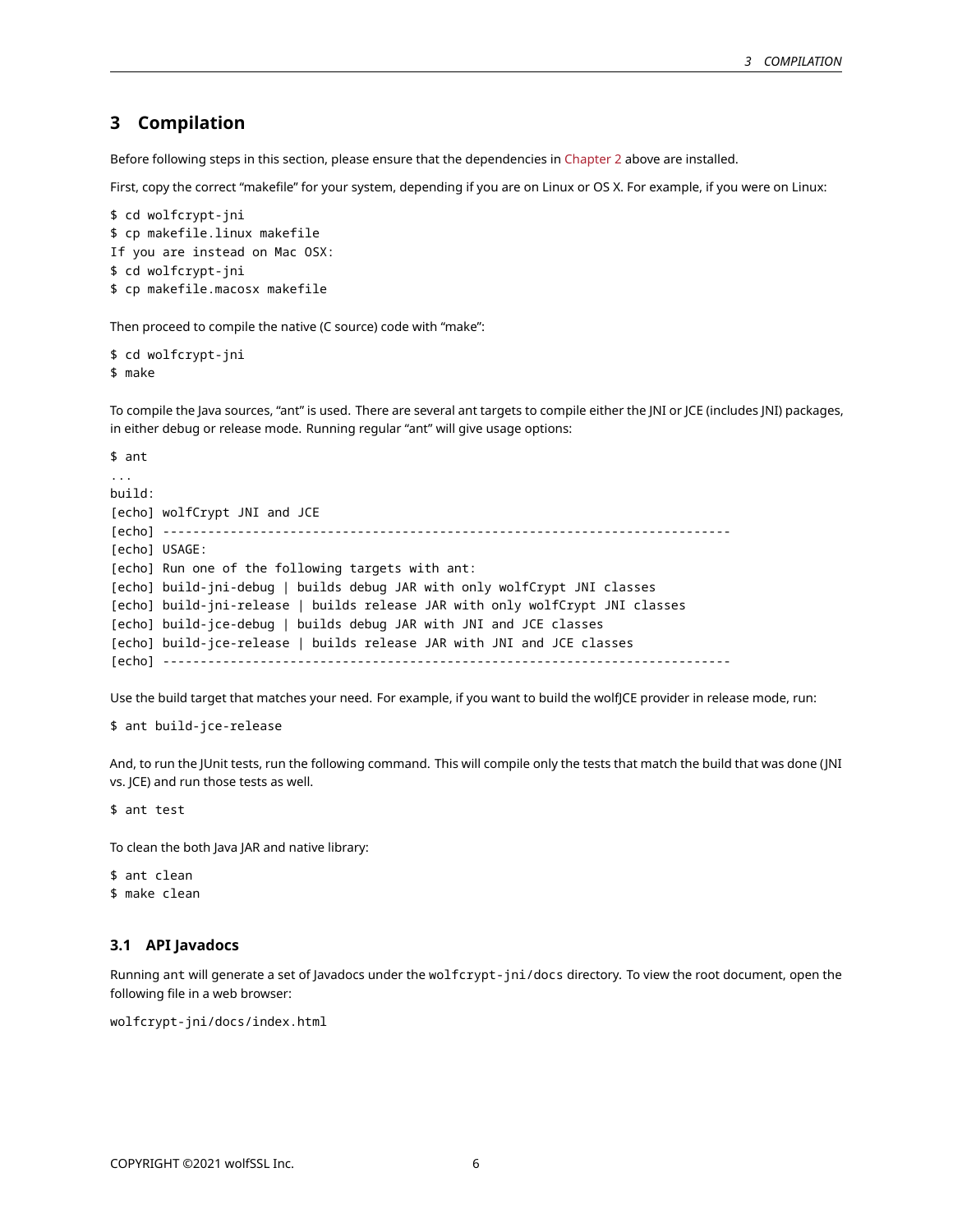# **4 Installation**

<span id="page-6-0"></span>There are two ways that wolf|CE can be installed and used:

#### **4.1 Installation at Runtime**

To install and use wolfJCE at runtime, first make sure that "**libwolfcryptjni.so**" is on your system's library search path. On Linux, you can modify this path with:

\$ export LD\_LIBRARY\_PATH=\$LD\_LIBRARY\_PATH:/path/to/add

Next, place the wolfCrypt JNI / wolfJCE JAR file (**wolfcrypt-jni.jar**) on your Java classpath. You can do this by adjusting your system classpath settings, or at compile time and runtime like so:

```
$ javac -classpath <path/to/jar> ...
$ java -classpath <path/to/jar> ...
```
Finally, in your Java application, add the provider at runtime by importing the provider class and calling Security.addProvider():

```
import com.wolfssl.provider.jce.WolfCryptProvider;
public class TestClass {
   public static void main(String args[]) {
      ...
      Security. **addProvider** (new **WolfCryptProvider**());
      ...
   }
}
```
To print a list of all installed providers for verification, you can do:

```
Provider[] providers = Security. **getProviders** ()
for (Provider prov:providers) {
   System.out.println(prov);
}
```
### <span id="page-6-1"></span>**4.2 Installation at OS / System Level**

To install the wolfJCE provider at the system level, copy the JAR into the correct Java installation directory for your OS and verify the shared library is on your library search path.

Add the wolfJCE JAR file (**wolfcrypt-jni.jar**) and shared library (**libwolfcryptjni.so**) to the following directory:

\$JAVA\_HOME/jre/lib/ext directory

For example, on Ubuntu with OpenJDK this may be similar to:

/usr/lib/jvm/java-8-openjdk-amd64/jre/lib/ext

Next, add an entry to the java.security file that looks similar to the following:

security.provider.N=com.wolfssl.provider.jce.WolfCryptProvider

The java.security file will be located at:

\$JAVA\_HOME/jre/lib/security/java.security

<span id="page-6-2"></span>Replacing "N" with the order of precedence you would like the WolfCryptProvider to have in comparison to other providers in the file.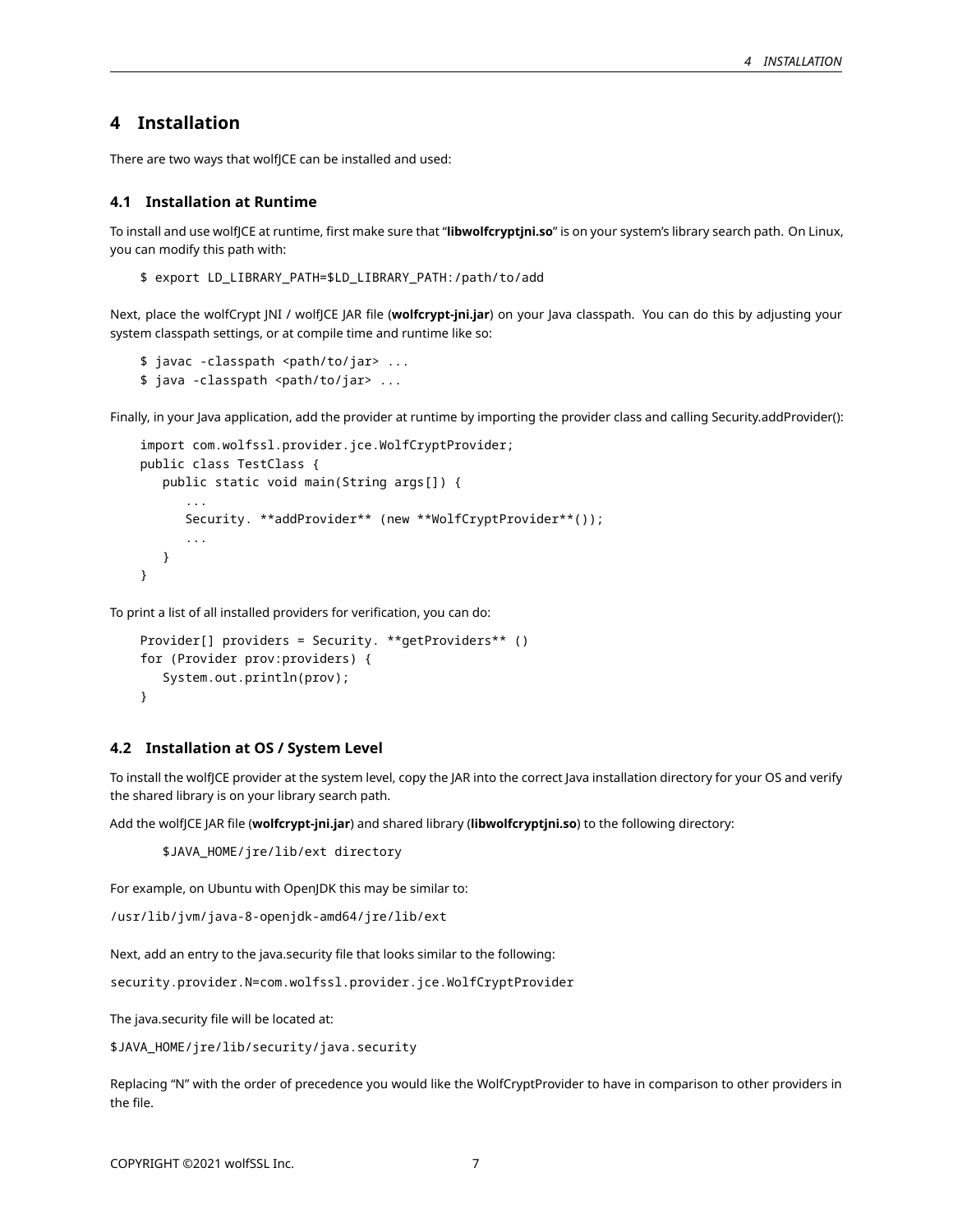# **5 Package Design**

wolfJCE is bundled together with the "wolfcrypt-jni" JNI wrapper library. Since wolfJCE depends on the underlying JNI bindings for wolfCrypt, it is compiled into the same native library file and JAR file as wolfcrypt-jni.

For users wanting to use only the JNI wrapper, it is possible to compile a version of "wolfcrypt-jni.jar" that does not include the JCE provider classes.

wolfJCE / wolfCrypt JNI package structure:

| wolfcrypt-jni /  |                                       |
|------------------|---------------------------------------|
| <b>AUTHORS</b>   |                                       |
| build.xml        | ant build script                      |
| COPYING          |                                       |
| $docs$ /         | Javadocs                              |
| ini /            | native C JNI binding source files     |
| lib/             | output directory for compiled library |
| LICENSING        |                                       |
| Makefile generic | Makefile                              |
| Makefile.linux   | Linux-specific Makefile               |
| Makefile.osx     | OSX-specific Makefile                 |
| README_JCE.md    |                                       |
| README.md        |                                       |
| src /            |                                       |
| main/java/       | Java source files                     |
| test/java/       | Test source files                     |
|                  |                                       |

The wolfJCE provider source code is located in the "src/main/java/com/wolfssl/provider/jce" directory, and is part of the "**com.wolfssl.provider.jce**" Java package.

The wolfCrypt JNI wrapper is located in the "src/main/java/com/wolfssl/wolfcrypt" directory and is part of the "**com.wolfssl.wolfcrypt**" Java package. Users of JCE will not need to use this package directly, as it will be consumed by the wolfJCE classes.

Once wolfCrypt-JNI and wolfJCE have been compiled, the output JAR and native shared library are located in the "./lib" directory. Note, these contain BOTH the wolfCrypt JNI wrapper as well as the wolfJCE provider when a JCE build is compiled.

lib/

<span id="page-7-0"></span>libwolfcryptjni.so wolfcrypt-jni.jar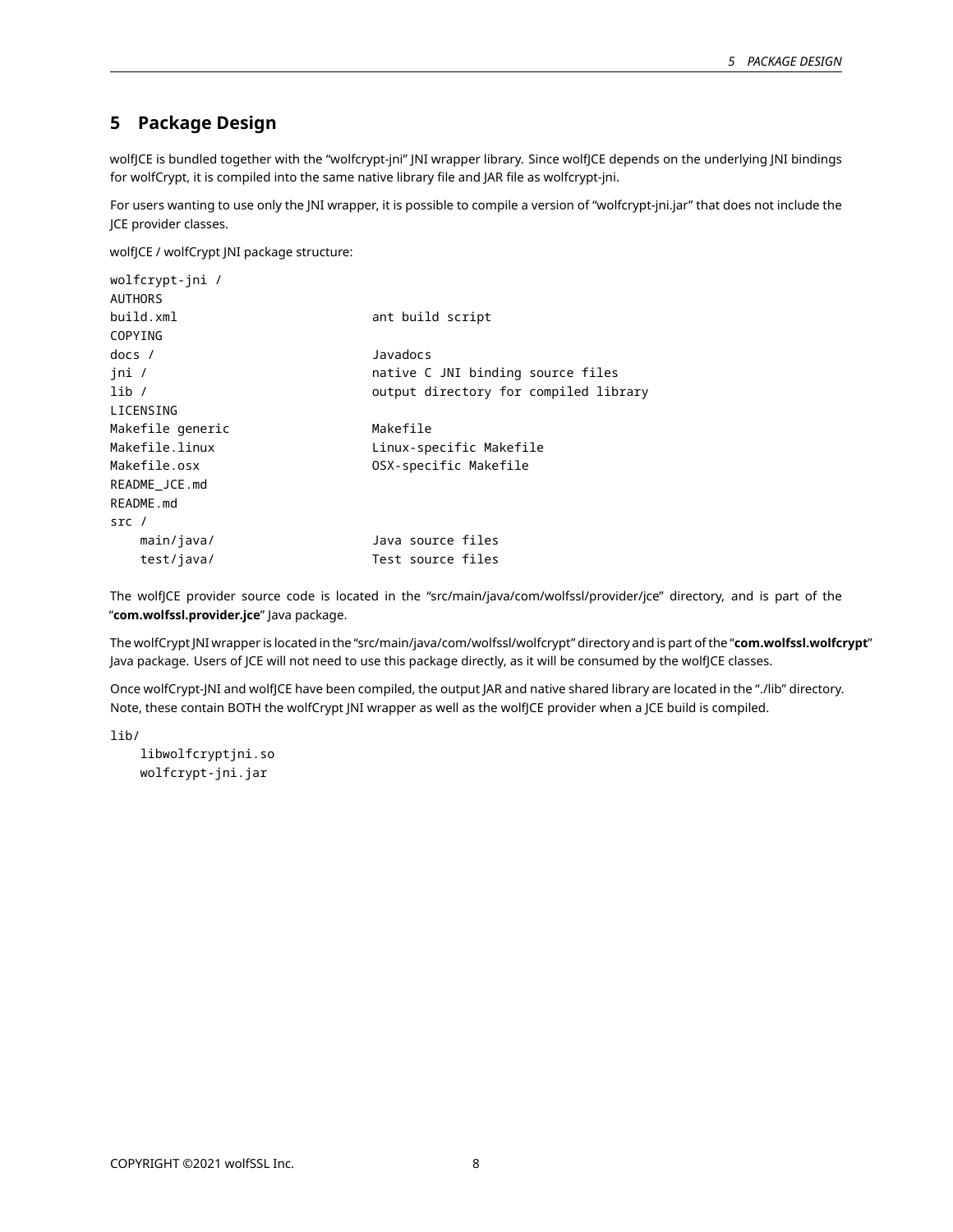# **6 Supported Algorithms and Classes**

wolfJCE currently supports the following algorithms and classes:

<span id="page-8-0"></span>MessageDigest Class MD5 SHA-1 SHA-256 SHA-384 SHA-512 SecureRandom Class HashDRBG Cipher Class AES/CBC/NoPadding DESede/CBC/NoPadding RSA/ECB/PKCS1Padding Mac Class HmacMD5 HmacSHA1 HmacSHA256 HmacSHA384 HmacSHA512 Signature Class MD5withRSA SHA1withRSA SHA256withRSA SHA384withRSA SHA512withRSA SHA1withECDSA SHA256withECDSA SHA384withECDSA SHA512withECDSA KeyAgreement Class DiffieHellman DH ECDH KeyPairGenerator Class EC DH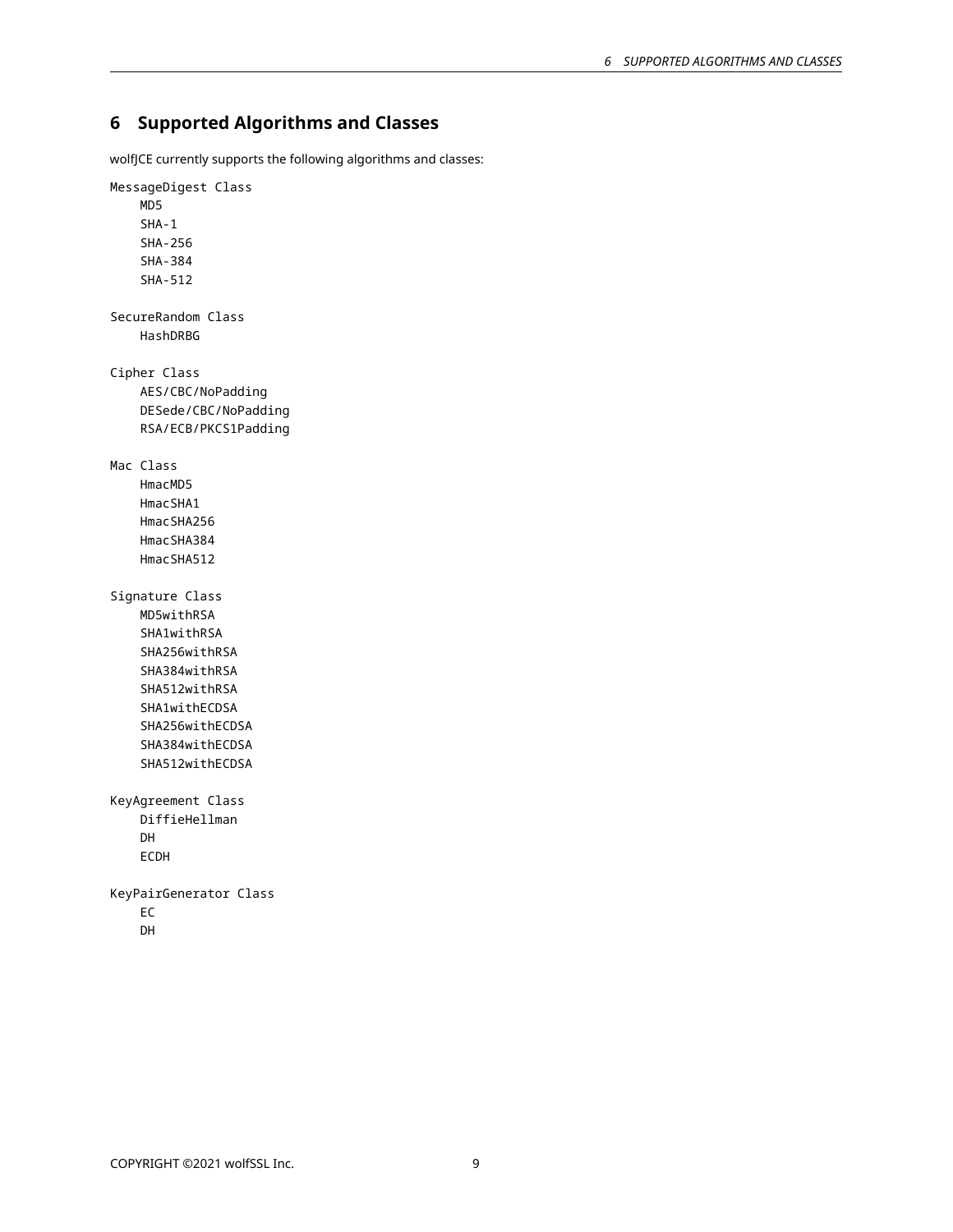# **7 JAR Code Signing**

The Oracle JDK/JVM require that JCE providers be signed by a code signing certificate that has been issued by Oracle. The wolfcrypt-jni package's ant build script supports code signing the generated "wolfcrypt-jni.jar" file by placing a custom properties file in the root of the package directory before compilation.

To enable automatic code signing, create a file called "codeSigning.properties" and place it in the root of the "wolfcrypt-jni" package. This is a properties file which should include the following:

```
sign.alias=<signing alias in keystore>
sign.keystore=<path to signing keystore>
sign.storepass=<keystore password>
sign.tsaurl=<timestamp server url>
```
<span id="page-9-0"></span>When this file is present when "ant" or "ant test" is run, it will sign "wolfcrypt-jni.jar" using the keystore and alias provided.

## **7.1 Using a Pre-Signed JAR File**

wolfSSL (company) has it's own set of code signing certificates from Oracle that allow wolfJCE to be authenticated in the Oracle JDK. With each release of wolfJCE, wolfSSL ships a couple pre-signed versions of the 'wolfcrypt-jni.jar", located at:

wolfcrypt-jni-X.X.X/lib/signed/debug/wolfcrypt-jni.jar wolfcrypt-jni-X.X.X/lib/signed/release/wolfcrypt-jni.jar

This pre-signed JAR can be used with the JUnit tests, without having to re-compile the Java source files. To run the JUnit tests against this JAR file:

<span id="page-9-1"></span>\$ cd wolfcrypt-jni-X.X.X \$ cp ./lib/signed/release/wolfcrypt-jni.jar ./lib \$ ant test